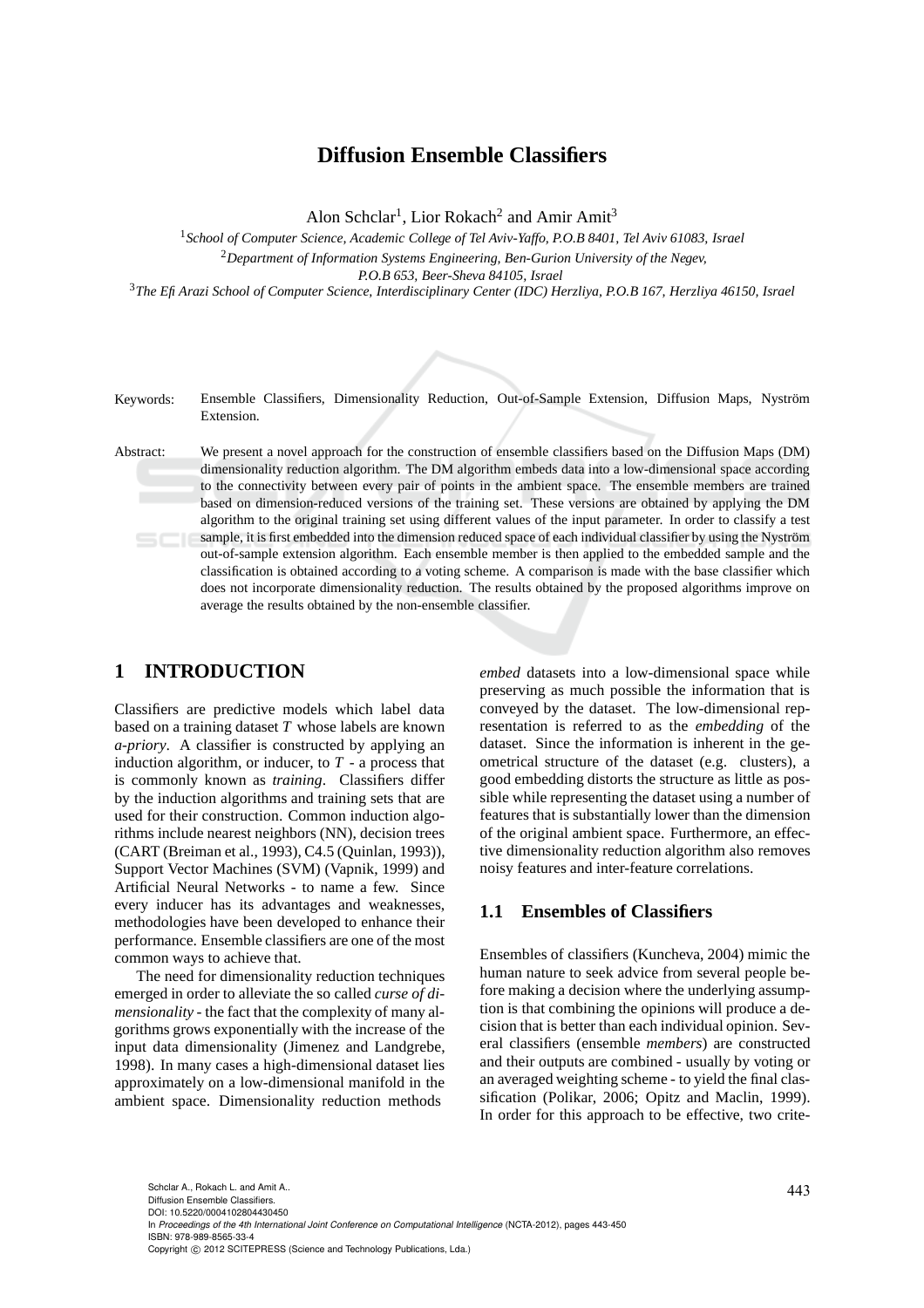ria must be met: *accuracy* and *diversity* (Kuncheva, 2004). Accuracy requires each individual classifier to be as accurate as possible i.e. individually minimize the generalization error. Diversity requires minimizing the correlation among the generalization errors of the classifiers. These criteria are contradictory since optimal accuracy achieves a minimum and unique error which contradicts the requirement of diversity. Complete diversity, on the other hand, corresponds to random classification which usually achieves the worst accuracy. Consequently, individual classifiers that produce results which are moderately better than random classification are suitable as ensemble members.

In this paper we focus on ensemble classifiers that use a single induction algorithm, for example the Naïve Bayes inducer. This ensemble construction approach achieves its diversity by manipulating the training set. A well known way to achieve diversity is by bootstrap aggregation (*Bagging*) (Breiman, 1996). Several training sets are constructed by applying bootstrap sampling (each sample may be drawn more than once) to the original training set. Each training set is used to construct a different classifier where the repetitions fortify different training instances. This method is simple yet effective and has been successfully applied to a variety of problems such as spam detection (Yang et al., 2006), analysis of gene expressions (Valentini et al., 2003) and user identification (Feher et al., 2012).

The award winning Adaptive Boosting (*AdaBoost*) (Freund and Schapire, 1996) algorithm and its subsequent versions e.g. (Drucker, 1997) and (Solomatine and Shrestha, 2004) provide a different approach for the construction of ensemble classifiers based on a single induction algorithm. This approach iteratively assigns weights to each training sample where the weights of the samples that are misclassified are increased according to a global error coefficient. The final classification combines the logarithm of the weights to yield the ensemble's classification.

Successful applications of the ensemble methodology can be found in many fields such as recommender systems (Schclar et al., 2009), classification (Schclar and Rokach, 2009), finance (Leigh et al., 2002), manufacturing (Rokach, 2008) and medicine (Mangiameli et al., 2004), to name a few.

### **1.2 Dimensionality Reduction**

The dimensionality reduction problem can be formally described as follows. Let

$$
\Gamma = \{x_i\}_{i=1}^N \tag{1}
$$

be the original high-dimensional dataset given as a set of column vectors where  $x_i \in \mathbb{R}^n$ , *n* is the dimension of the ambient space and *N* is the size of the dataset. All dimensionality reduction methods embed the vectors into a lower dimensional space  $\mathbb{R}^q$  where  $q \ll n$ . Their output is a set of column vectors in the lower dimensional space

$$
\widetilde{\Gamma} = \{\widetilde{x}_i\}_{i=1}^N, \widetilde{x}_i \in \mathbb{R}^q
$$
 (2)

where  $q$  is chosen such that it approximates the intrinsic dimensionality of Γ (Hein and Audibert, 2005; Hegde et al., 2007). We refer to the vectors in the set Γas the *embedding vectors*.

Dimensionality techniques can be divided into *global* and *local* methods. The former derive embeddings in which *all* points satisfy a given criterion. Examples for global methods include: Principal Component Analysis (PCA) (Hotelling, 1933), Kernel PCA (KPCA) (Schölkopf et al., 1998; Schölkopf and Smola, 2002), Multidimensional scaling (MDS) (Kruskal, 1964; Cox and Cox, 1994), ISOMAP (Tenenbaum et al., 2000), etc. Contrary to global methods, local methods construct embeddings in which only *local* neighborhoods are required to meet a given criterion. The global description of the dataset is derived by the aggregation of the local neighborhoods. Common local methods include Local Linear Embedding (LLE) (Roweis and Saul, 2000), Laplacian Eigenmaps (Belkin and Niyogi, 2003), Hessian Eigenmaps (Donoho and Grimes, 2003) and Diffusion Maps (Coifman and Lafon, 2006a; Schclar, 2008) which is used in this paper and is described in Section 3.

A key aspect of dimensionality reduction is how to efficiently embed a *new point* into a *given* dimensionreduced space. This is commonly referred to as *outof-sample extension* where the sample stands for the original dataset whose dimensionality was reduced and does not include the new point. An accurate embedding of a new point requires the recalculation of the entire embedding. This is impractical in many cases, for example, when the time and space complexity that are required for the dimensionality reduction is quadratic (or higher) in the size of the dataset. An efficient out-of-sample extension algorithm embeds the new point without recalculating the entire embedding - usually at the expense of the embedding accuracy.

The Nyström extension (Nyström, 1928) algorithm, which is used in this paper, embeds a new point in linear time using the quadrature rule when the dimensionality reduction involves eigen-decomposition of a kernel matrix. Algorithms such as Diffusion Maps, Laplacian Eigenmaps, ISOMAP, LLE, etc. are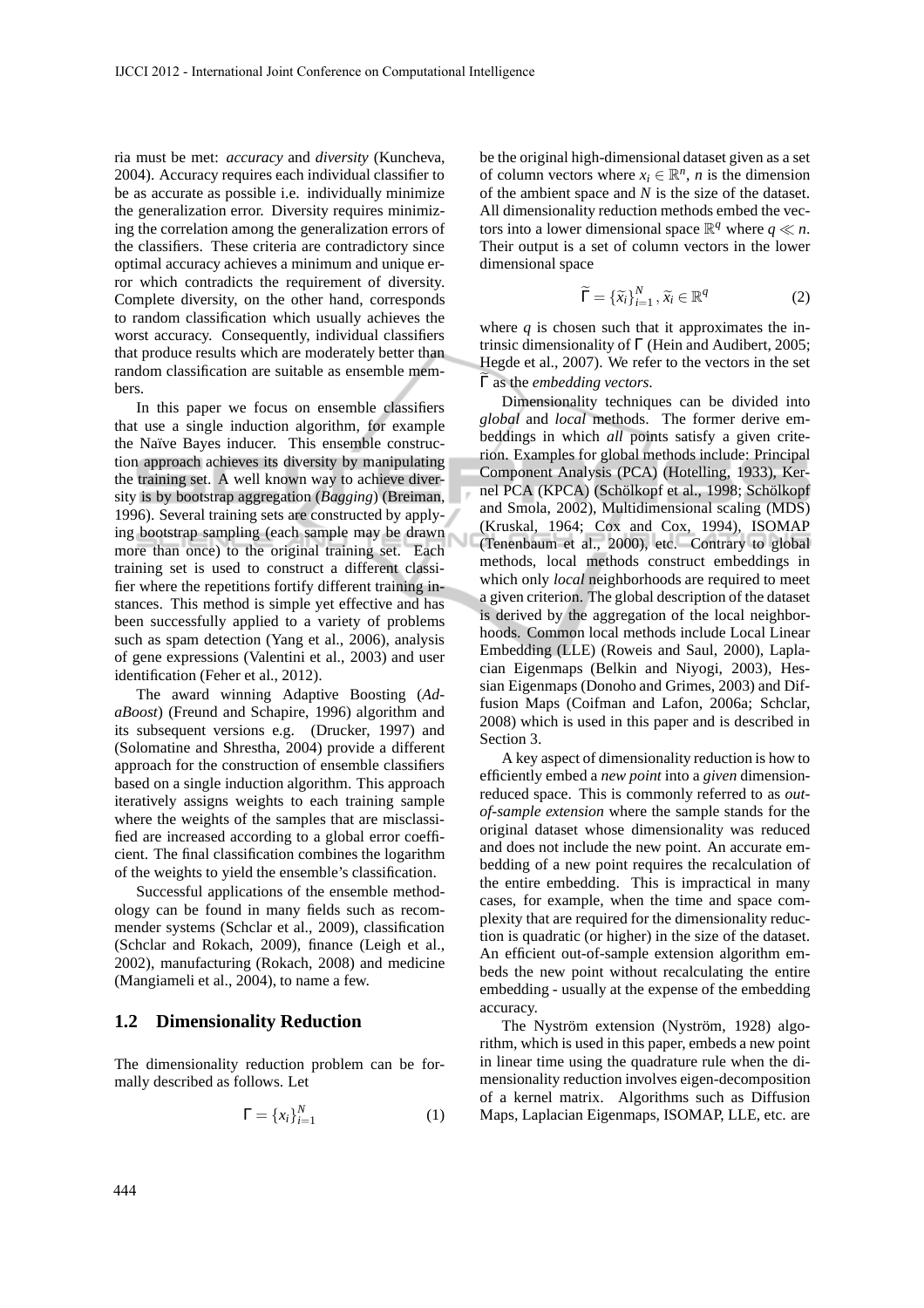

Figure 1: Ensemble training.

examples that fall into this category and, thus, the embeddings that they produce can be extended using the Nyström extension (Ham et al., 2004; Bengio et al., 2004). A formal description of the Nyström extension is given in the Sec. 4.

The main contribution of this paper is a novel framework for the construction of ensemble classifiers based on the Diffusion Maps dimensionality reduction algorithm coupled with the Nyström out-ofsample extension. The rest of this paper is organized as follows. In Section 2 we describe the proposed approach. In Section 3 we describe the Diffusion Maps dimensionality reduction algorithm. The Nyström out-of-sample extension algorithm is described in Section 4. Experimental results are given in Section 5. We conclude and describe future work in Section 6.

### **2 DIFFUSION ENSEMBLE CLASSIFIERS**

The proposed approach achieves the diversity requirement of ensemble classifiers by applying the DM dimensionality reduction algorithm to a given training set using different values for its input parameter. After the training sets are produced by the DM dimensionality reduction algorithms, each set is used to train a classifier to produce one of the ensemble members. The training process is illustrated in Fig. 1.

Employing the DM dimensionality reduction to a training set has the following advantages:

- It reduces noise and decorrelates the data.
- It reduces the computational complexity of the classifier construction and consequently the complexity of the classification.
- It can alleviate over-fitting by constructing combinations of the variables (Plastria et al., 2008).

These points meet the accuracy and diversity criteria which are required to construct an effective ensemble classifier and thus render dimensionality reduction a technique which is tailored for the construction of ensemble classifiers. Specifically, removing noise from



Figure 2: Classification process of a test sample.

the data contributes to the accuracy of the classifier while diversity is obtained by the various dimensionreduced versions of the data.

In order to classify test samples they are first embedded into the low-dimensional space of each of the training sets using the Nyström out-of-sample extension. Next, each ensemble member is applied to its corresponding embedded test sample and the produced results are processed by a voting scheme to derive the result of the ensemble classifier. Specifically, each classification is given as a vector containing the probabilities of each possible label. These vectors are aggregated and the ensemble classification is chosen as the label with the largest probability. Figure 2 depicts the classification process of a test sample.

## **3 DIFFUSION MAPS**

The Diffusion Maps (DM) (Coifman and Lafon, 2006a) algorithm embeds data into a low-dimensional space where the geometry of the dataset is defined in terms of the connectivity between every pair of points in the ambient space. Namely, the similarity between two points *x* and *y* is determined according to the number of paths connecting *x* and *y* via points in the dataset. This measure is robust to noise since it takes into account all the paths connecting *x* and *y*. The Euclidean distance between *x* and *y* in the dimensionreduced space approximates their connectivity in the ambient space.

Formally, let  $\Gamma$  be a set of points in  $\mathbb{R}^n$  as defined in Eq. 1. A weighted undirected graph  $G(V, E)$ ,  $|V| =$  $N, |\mathbf{E}| \ll N^2$  is constructed, where each vertex  $v \in V$ corresponds to a point in Γ. The weights of the edges are chosen according to a weight function  $w_{\varepsilon}(x, y)$ which measures the similarities between every pair of points where the parameter ε defines a local neighborhood for each point. The weight function is defined by a kernel function obeying the following properties:

**Symmetry:**  $\forall x_i, x_j \in \Gamma$ ,  $w_{\varepsilon}(x_i, x_j) = w_{\varepsilon}(x_j, x_i)$ 

**Non-negativity:**  $\forall x_i, x_j \in \Gamma$ ,  $w_{\varepsilon}(x_i, x_j) \ge 0$ 

Positive Semi-definite: for every realvalued bounded function *f* defined on Γ,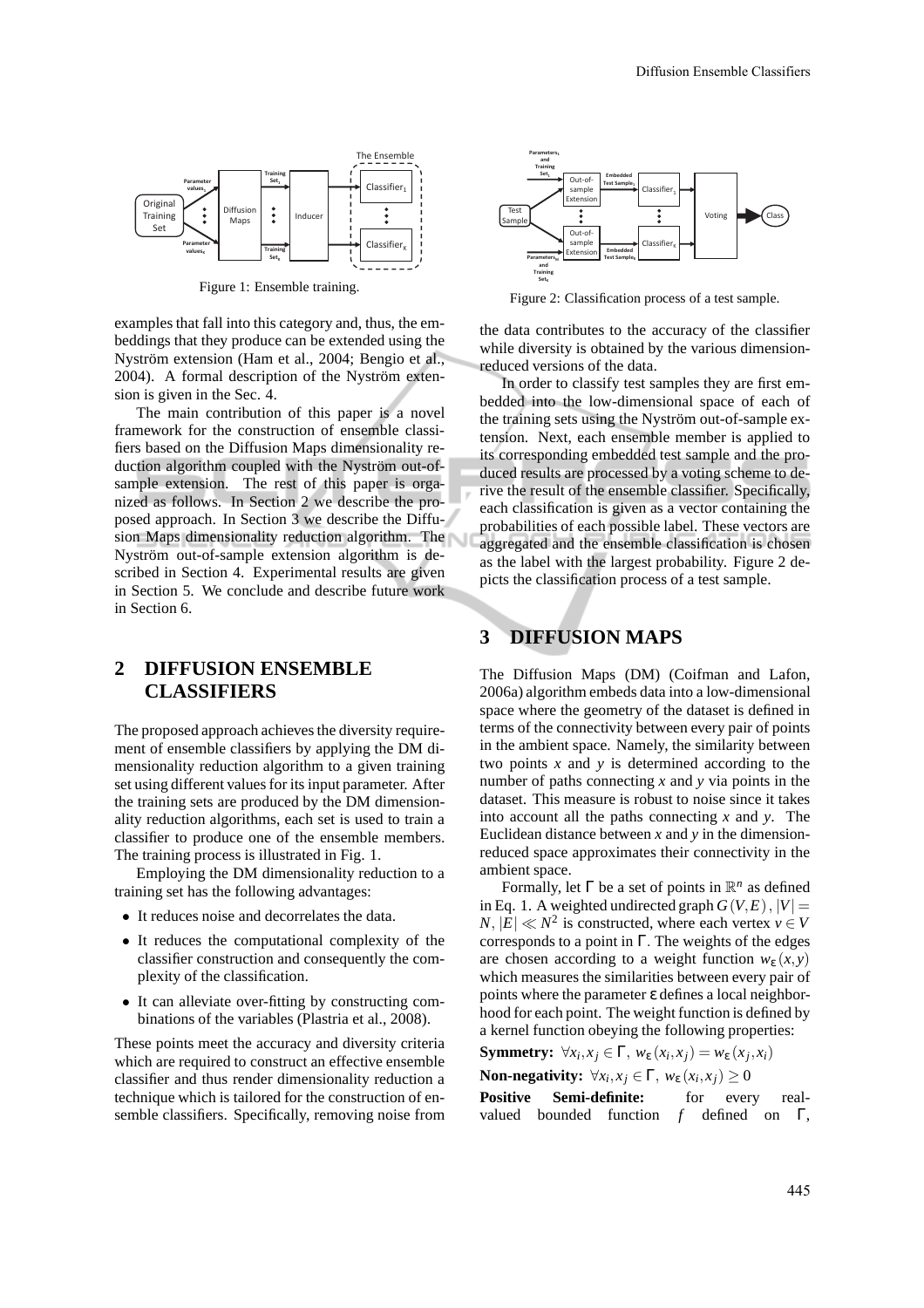## $\sum_{x_i, x_j \in \Gamma} w_{\varepsilon} (x_i, x_j) f (x_i) f (x_j) ≥ 0.$

**Fast Decay:**  $w_{\varepsilon}(x_i, x_j) \rightarrow 0$  when  $||x_i - x_j|| \gg \varepsilon$  and  $w_{\varepsilon}(x_i, x_j) \rightarrow 1$  when  $||x_i - x_j|| \ll \varepsilon$ . This property facilitates the representation of  $w_{\varepsilon}$  by a sparse matrix.

A common choice that meets these criteria is the Gaussian kernel:

$$
w_{\varepsilon}(x_i,x_j)=e^{-\frac{||x_i-x_j||^2}{2\varepsilon}}.
$$

A weight matrix *w*<sup>ε</sup> is used to represent the weights of the edges. Given a graph *G*, the Graph Laplacian normalization (Chung, 1997) is applied to the weight matrix  $w_{\varepsilon}$  and the result is given by *M*:

$$
M_{i,j} \triangleq m(x,y) = \frac{w_{\varepsilon}(x,y)}{d(x)}
$$

where  $d(x) = \sum_{y \in \Gamma} w_{\varepsilon}(x, y)$  is the degree of *x*. This transforms *w*<sup>ε</sup> into a Markov transition matrix corresponding to a random walk through the points in Γ. The probability to move from  $x$  to  $y$  in *one* time step is denoted by  $m(x, y)$ . These probabilities measure the connectivity of the points within the graph.

The transition matrix *M* is conjugate to a symmetric matrix *A* whose elements are given by  $A_{i,j} \triangleq$  $a(x, y) = \sqrt{d(x)}m(x, y) \frac{1}{\sqrt{d}}$  $\frac{1}{d(y)}$ . Using matrix notation, *A* is given by  $A = D^{\frac{1}{2}}MD^{-\frac{1}{2}}$ , where *D* is a diagonal matrix whose values are given by  $d(x)$ . The matrix *A* has *n* real eigenvalues  $\{\lambda_l\}_{l=0}^{n-1}$  where  $0 \leq$  $\lambda_l \leq 1$ , and a set of orthonormal eigenvectors  $\{v_l\}_{l=1}^{N-1}$ in  $\mathbb{R}^n$ . Thus, *A* has the following spectral decomposition:

$$
a(x,y) = \sum_{k\geq 0} \lambda_k v_l(x) v_l(y).
$$
 (3)

Since *M* is conjugate to *A*, the eigenvalues of both matrices are identical. In addition, if  $\{\phi_l\}$  and  $\{\psi_l\}$ are the left and right eigenvectors of *M*, respectively, then the following equalities hold:

$$
\phi_l = D^{\frac{1}{2}} v_l, \quad \psi_l = D^{-\frac{1}{2}} v_l. \tag{4}
$$

From the orthonormality of  $\{v_i\}$  and Eq. 4 it follows that  $\{\phi_l\}$  and  $\{\psi_l\}$  are bi-orthonormal i.e.  $\langle \phi_m, \psi_l \rangle = \delta_{ml}$  where  $\delta_{ml} = 1$  when  $m = l$  and  $\delta_{ml} = 0$ , otherwise. Combing Eqs. 3 and 4 together with the bi-orthogonality of  $\{\phi_l\}$  and  $\{\psi_l\}$  leads to the following eigen-decomposition of the transition matrix *M*

$$
m(x,y) = \sum_{l\geq 0} \lambda_l \psi_l(x) \phi_l(y).
$$
 (5)

When the spectrum decays rapidly (provided  $\varepsilon$  is appropriately chosen - see Sec. 3.1), only a few terms are required to achieve a given accuracy in the sum. Namely,

$$
m(x, y) \simeq \sum_{l=0}^{n(p)} \lambda_l \psi_l(x) \phi_l(y)
$$

where  $n(p)$  is the number of terms which are required to achieve a given precision *p*.

We recall the *diffusion distance* between two data points *x* and *y* as it was defined in (Coifman and Lafon, 2006a):

$$
D^{2}(x,y) = \sum_{z \in \Gamma} \frac{(m(x,z) - m(z,y))^{2}}{\phi_{0}(z)}.
$$
 (6)

This distance reflects the geometry of the dataset and it depends on the number of paths connecting *x* and *y*. Substituting Eq. 5 in Eq. 6 together with the biorthogonality property allows to express the diffusion distance using the right eigenvectors of the transition matrix *M*:

$$
D^{2}(x,y) = \sum_{l \geq 1} \lambda_{l}^{2} (\psi_{l}(x) - \psi_{l}(y))^{2}.
$$
 (7)

Thus, the family of Diffusion Maps  $\{\Psi(x)\}\$  which is defined by

$$
\Psi(x) = (\lambda_1 \psi_1(x), \lambda_2 \psi_2(x), \lambda_3 \psi_3(x), \cdots)
$$
 (8)

embeds the dataset into a Euclidean space. In the new coordinates of Eq. 8, the *Euclidean* distance between two points in the embedding space is equal to the *diffusion* distance between their corresponding two high dimensional points as defined by the random walk. Moreover, this facilitates the embedding of the original points into a low-dimensional Euclidean space  $\mathbb{R}^q$ by:

$$
\Xi_t: x_i \to \left(\lambda_2^t \Psi_2(x_i), \lambda_3^t \Psi_3(x_i), \ldots, \lambda_{q+1}^t \Psi_{q+1}(x_i)\right).
$$
\n(9)

which also endows coordinates on the set Γ. Since  $\lambda_1 = 1$  and  $\psi_1(x)$  is constant, the embedding uses  $\lambda_2, \ldots, \lambda_{q+1}$ . Essentially,  $q \ll n$  due to the fast decay of the eigenvalues of *M*. Furthermore, *q* depends only on the dimensionality of the data as captured by the random walk and not on the original dimensionality of the data. Diffusion maps have been successfully applied for acoustic detection of moving vehicles (Schclar et al., 2010) and fusion of data and multicue data matching (Lafon et al., 2006).

#### **3.1 Choosing** ε

The choice of  $\varepsilon$  is critical to achieve the optimal performance by the DM algorithm since it defines the size of the local neighborhood of each point. On one hand, a large ε produces a coarse analysis of the data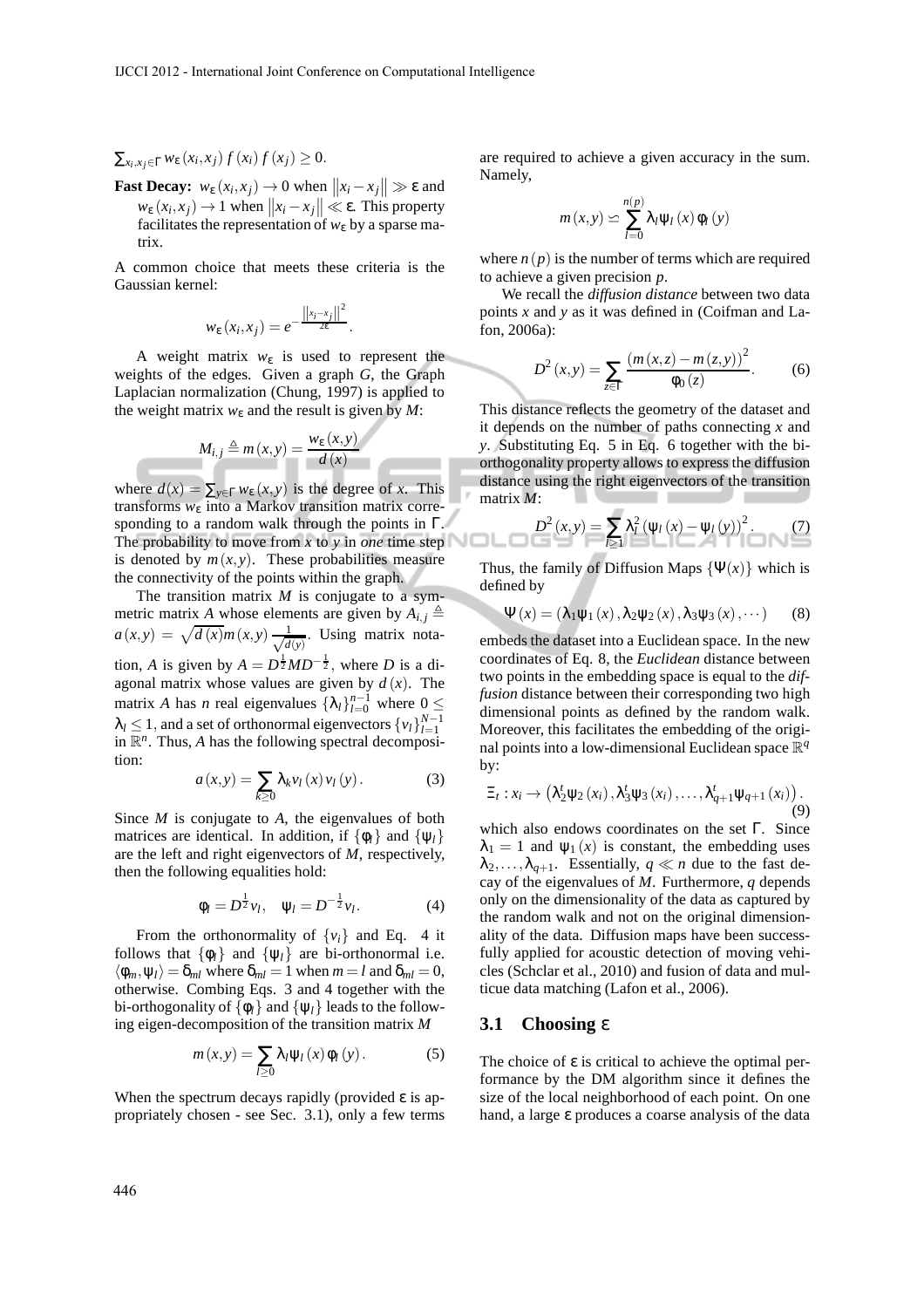as the neighborhood of each point will contain a large number of points. In this case, the diffusion distance will be close to 1 for most pairs of points. On the other hand, a small ε might produce many neighborhoods that contain only a single point. In this case, the diffusion distance is zero for most pairs of points. The best choice lies between these two extremes. Accordingly, the ensemble classifier which is based on the the Diffusion Maps algorithm will construct different versions of the training set using different values of ε which will be chosen between the shortest and longest pairwise distances.

# **4 THE NYSTRÖM OUT-OF-SAMPLE EXTENSION**

The Nyström extension (Nyström, 1928) is an extrapolation method that facilitates the extension of any function  $f : \Gamma \to \mathbb{R}$  to a set of new points which are added to Γ. Such extensions are required in on-line processes in which new samples arrive and a function *f* that is defined on Γ needs to be extrapolated to include the new points. These settings exactly fit the settings of the proposed approach since the test samples are given *after* the dimensionality of the training set was reduced. Specifically, the Nyström extension is used to embed a new point into the reduceddimension space where every coordinate of the lowdimensional embedding constitutes a function that needs to be extended.

We describe the Nyström extension scheme for the Gaussian kernel that is used by the Diffusion Maps algorithm. Let  $\Gamma$  be a set of points in  $\mathbb{R}^n$  and  $\Psi$  be its embedding (Eq. 8). Let  $\overline{\Gamma}$  be a set in  $\mathbb{R}^n$  such that  $\Gamma \subset \overline{\Gamma}$ . The Nyström extension scheme extends Ψ onto the dataset  $\overline{\Gamma}$ . Recall that the eigenvectors and eigenvalues form the dimension-reduced coordinates of  $\Gamma$  (Eq. 9). The eigenvectors and eigenvalues of a Gaussian kernel with width ε which is used to measure the pairwise similarities in the training set  $\Gamma$  are computed according to

$$
\lambda_{l}\varphi_{l}\left(x\right)=\sum_{y\in\Gamma}e^{-\frac{\left\Vert x-y\right\Vert ^{2}}{2\epsilon}}\varphi_{l}\left(y\right),\,x\in\Gamma.\qquad(10)
$$

If  $\lambda_l \neq 0$  for every *l*, the eigenvectors in Eq. 10 can be extended to any  $x \in \mathbb{R}^n$  by

$$
\bar{\varphi}_{l}\left(x\right) = \frac{1}{\lambda_{l}} \sum_{y \in \Gamma} e^{-\frac{\left\|x-y\right\|^{2}}{2\varepsilon}} \varphi_{l}\left(y\right), \ x \in \mathbb{R}^{n}.\tag{11}
$$

Let *f* be a function on the training set  $\Gamma$  and let  $x \notin \Gamma$  be a new point. In the Diffusion Maps setting, we are interested in approximating

$$
\Psi(x) = (\lambda_2 \psi_2(x), \lambda_3 \psi_3(x), \cdots, \lambda_{q+1} \psi_{q+1}(x)).
$$

The eigenfunctions  $\{\varphi_l\}$  are the outcome of the spectral decomposition of a symmetric positive matrix. Thus, they form an orthonormal basis in  $\mathbb{R}^N$  where *N* is the number of points in Γ. Consequently, any function *f* can be written as a linear combination of this basis:

$$
f(x) = \sum_{l} \langle \varphi_l, f \rangle \varphi_l(x), x \in \Gamma.
$$

Using the Nyström extension, as given in Eq. 11,  $f$ can be defined for any point in  $\mathbb{R}^n$  by

$$
\bar{f}(x) = \sum_{l} \langle \varphi_{l}, f \rangle \bar{\varphi}_{l}(x), \, x \in \mathbb{R}^{n}.
$$
 (12)

The above extension facilitates the decomposition of every diffusion coordinate  $\psi_i$  as  $\psi_i(x)$  =  $\Sigma_l \langle \varphi_l, \psi_i \rangle \varphi_l(x), x \in \Gamma$ . In addition, the embedding of a new point  $\bar{x} \in \bar{\Gamma} \backslash \Gamma$  can be evaluated in the embedding coordinate system by  $\bar{\psi}_i(\bar{x}) = \sum_l \langle \varphi_l, \psi_i \rangle \bar{\varphi}_l(\bar{x})$ .

Note that the scheme is ill conditioned since  $\lambda_l \longrightarrow 0$  as  $l \longrightarrow \infty$ . This can be solved by cutting-off the sum in Eq. 12 and keeping only the eigenvalues (and their corresponding eigenfunctions) that satisfy  $\lambda_l \geq \delta \lambda_0$  (where  $0 < \delta \leq 1$  and the eigenvalues are given in descending order of magnitude):

$$
\bar{f}(x) = \sum_{\lambda_l \ge \delta\lambda_0} \langle \varphi_l, f \rangle \bar{\varphi}_l(x), \, x \in \mathbb{R}^n. \tag{13}
$$

The result is an extension scheme with a condition number δ. In this new scheme, *f* and  $\bar{f}$  do not coincide on  $\Gamma$  but they are relatively close. The value of ε controls this error. Thus, choosing ε carefully may improve the accuracy of the extension.

### **5 EXPERIMENTAL RESULTS**

In order to evaluate the proposed approach, we used the WEKA framework (Hall et al., 2009). We tested our approach on 13 datasets from the UCI repository (Asuncion and Newman, 2007) which contains benchmark datasets that are commonly used to evaluate machine learning algorithms. The number of features in the datasets range from 7 to 617 giving a broad spectrum of ambient space dimensionalities. The list of datasets and their properties are summarized in Table 1.

#### **5.1 Experiment Configuration**

All ensemble algorithms were tested using he following inducers: (a) decision tree (WEKA's J48 inducer); and (b) Naïve Bayes. The ensembles were composed of ten classifiers and the dimension-reduced space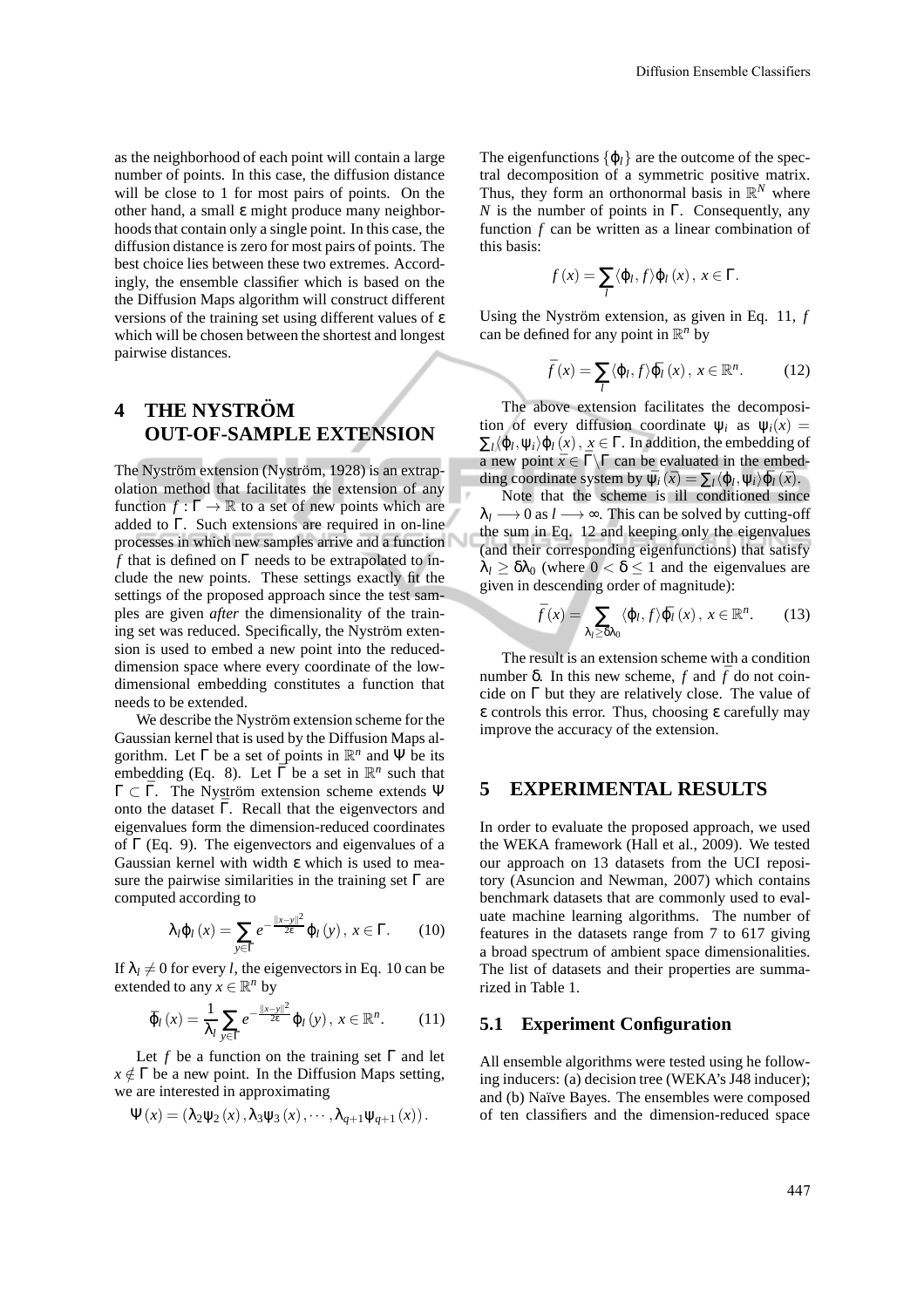| <b>Instances</b> | <b>Features</b> | <b>Labels</b>  |
|------------------|-----------------|----------------|
| 6598             | 166             | 2              |
| 335              |                 | 8              |
| 214              | 9               | 7              |
| 1212             | 100             | 2              |
| 1212             | 100             | 2              |
| 351              | 34              | $\overline{2}$ |
| 7797             | 617             | 26             |
| 20000            | 16              | 26             |
| 2000             | 500             | 2              |
| 6435             | 36              | 7              |
| 5000             | 40              | 3              |
| 5000             | 21              | 3              |
|                  |                 |                |

Table 1: Properties of the benchmark datasets used for the evaluation.

Table 2: Results of the Diffusion Maps ensemble classifier based on the decision-tree (WEKA's J48) and Naïve Bayes inducers. - 1 ×

| <b>Dataset</b>                | Plain J48        | <b>DME</b> (J48)       | <b>Plain NB</b>  | DME(NB)                |
|-------------------------------|------------------|------------------------|------------------|------------------------|
| <b>Musk</b>                   | $96.88 \pm 0.63$ | 96.76<br>0.72<br>$\pm$ | $83.86 \pm 2.03$ | 94.13<br>0.50<br>$\pm$ |
| Ecoli                         | $84.23 \pm 7.51$ | 83.02 $\pm$<br>4.10    | $85.40 \pm 5.39$ | 84.52<br>5.43<br>土     |
| <b>Glass</b>                  | $65.87 \pm 8.91$ | 10.54<br>65.39<br>王    | $49.48 \pm 9.02$ | "士"<br>59.29<br>11.09  |
| <b>Hill Valley with noise</b> | $49.67 \pm 0.17$ | 52.39<br>3.56<br>$+$   | $49.50 \pm 2.94$ | 50.82<br>2.93<br>$+$   |
| Hill Valley w/o noise         | $50.49 \pm 0.17$ | 51.23<br>$+$<br>4.40   | $51.57 \pm 2.64$ | 51.74<br>3.25<br>$+$   |
| <b>Ionosphere</b>             | $91.46 \pm 3.27$ | 88.04<br>4.80<br>土.    | $82.62 \pm 5.47$ | 92.59<br>4.71<br>$+$   |
| <b>Isolet</b>                 | $83.97 \pm 1.65$ | 90.10<br>0.62<br>$\pm$ | $85.15 \pm 0.96$ | 91.83<br>0.96<br>$+$   |
| Letter                        | $87.98 \pm 0.51$ | 89.18<br>0.79<br>$+$   | $64.11 \pm 0.76$ | 58.31<br>0.70<br>$\pm$ |
| <b>Madelon</b>                | $70.35 \pm 3.78$ | 3.43<br>76.15<br>$+$   | $58.40 \pm 0.77$ | 55.10<br>4.40<br>$+$   |
| <b>Multiple features</b>      | $94.75 \pm 1.92$ | 93.25<br>$+$<br>1.64   | $95.35 \pm 1.40$ | 89.05<br>$+$<br>2.09   |
| <b>Sat</b>                    | $85.83 \pm 1.04$ | 91.34<br>0.48<br>$+$   | $79.58 \pm 1.46$ | 85.63<br>1.25<br>$+$   |
| <b>Waveform with noise</b>    | $75.08 \pm 1.33$ | 86.52 $\pm$<br>1.78    | $80.00 \pm 1.96$ | 84.36<br>1.81<br>$+$   |
| Waveform w/o noise            | $75.94 \pm 1.36$ | 86.96<br>1.49<br>$+$   | $81.02 \pm 1.33$ | 82.94<br>1.62<br>$\pm$ |
| Average improvement           |                  | 4.3%                   |                  | $4.8\%$                |

was set to half of the original dimension of the data. Ten-fold cross validation was used to evaluate each ensemble's performance on each of the datasets. The constructed ensemble classifiers were compared with: a non-ensemble classifier which applied the induction algorithm to the dataset without dimensionality reduction (we refer to this classifier as the *plain* classifier). We used the default values of the parameters of the WEKA built-in ensemble classifiers in all the experiments. For the sake of simplicity, in the following we refer to the Diffusion Maps ensemble classifier as the DME classifier.

### **5.2 Results**

Table 2 describes the results obtained by the decision tree and Naïve Bayes inducers, respectively. The results provide the classification accuracy along with the variance of the results. The Plain J48 and Plain NB columns refer to the non-ensemble classifiers where the DME(J48) and DME(NB) columns refer to the Diffusion Maps ensemble classifiers which are constructed using the decision tree and Naïve Bayes inducers, respectively. It can be seen that in both cases the average classification accuracy is improved. Specifically, the decision-tree inducer improves the classification accuracy by 4.3% (8 out of the 13 datasets - 5 of which with statistical significance), while the Naïve Bayes inducer improves it by 4.8% (9 out of the 13 datasets - 6 with statistical significance).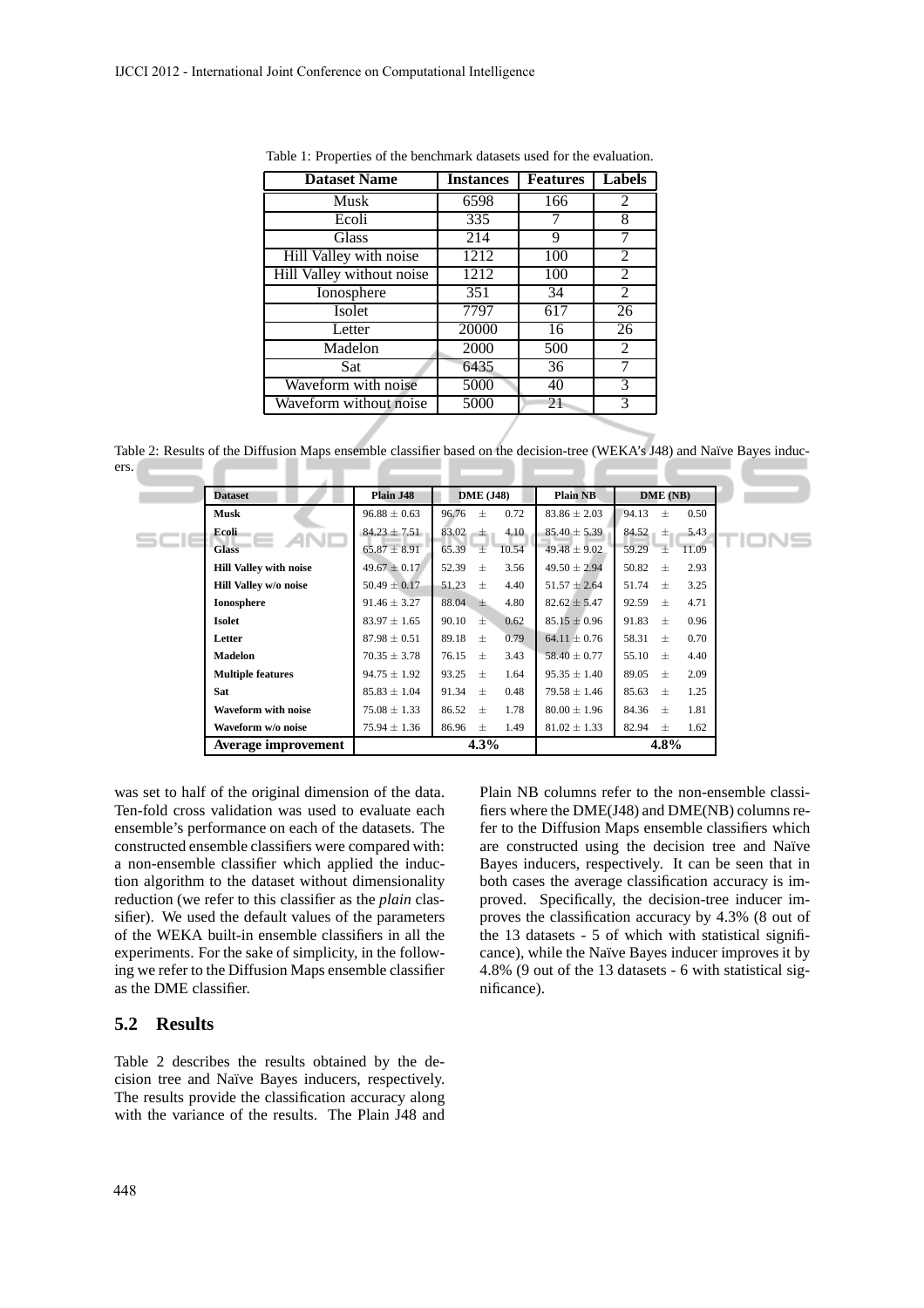## **6 CONCLUSIONS AND FUTURE WORK**

In this paper we introduced the Diffusion Maps dimensionality reduction algorithm as a framework for the construction of ensemble classifiers which use a single induction algorithm. The DM algorithm was applied to the training set using different values for its input parameter. This produced different versions of the training set and the ensemble members were constructed based on these training set versions. In order to classify a new sample, it was first embedded into the dimension-reduced space of each training set using the Nyström out-of-sample extension algorithm. The results in this paper show that the proposed approach is effective. The results were superior in most of the datasets compared to the plain algorithm. The authors are currently extending this approach to other dimensionality reduction techniques. Additionally, other out-of-sample extension schemes should also be explored e.g. the Geometric Harmonics (Coifman and Lafon, 2006b). Lastly, a heterogeneous model which combines several dimensionality reduction techniques should be investigated.

### **REFERENCES**

- Asuncion, A. and Newman, D. J. (2007). UCI machine learning repository. http://archive.ics.uci.edu/ml/.
- Belkin, M. and Niyogi, P. (2003). Laplacian eigenmaps for dimensionality reduction and data representation. *Neural Computation*, 15(6):1373–1396.
- Bengio, Y., Delalleau, O., Roux, N. L., Paiement, J. F., Vincent, P., and Ouimet, M. (2004). Learning eigenfunctions links spectral embedding and kernel pca. *Neural Computation*, 16(10):2197–2219.
- Breiman, L. (1996). Bagging predictors. *Machine Learning*, 24(2):123–140.
- Breiman, L., Friedman, J. H., Olshen, R. A., and Stone, C. J. (1993). *Classification and Regression Trees*. Chapman & Hall, Inc., New York.
- Chung, F. R. K. (1997). *Spectral Graph Theory*. AMS Regional Conference Series in Mathematics, 92.
- Coifman, R. R. and Lafon, S. (2006a). Diffusion maps. *Applied and Computational Harmonic Analysis: special issue on Diffusion Maps and Wavelets*, 21:5–30.
- Coifman, R. R. and Lafon, S. (2006b). Geometric harmonics: a novel tool for multiscale out-of-sample extension of empirical functions. *Applied and Computational Harmonic Analysis: special issue on Diffusion Maps and Wavelets*, 21:31–52.
- Cox, T. and Cox, M. (1994). *Multidimensional scaling*. Chapman & Hall, London, UK.
- Donoho, D. L. and Grimes, C. (2003). Hessian eigenmaps: new locally linear embedding techniques for

high-dimensional data. In *Proceedings of the National Academy of Sciences*, volume 100(10), pages 5591– 5596.

- Drucker, H. (1997). Improving regressor using boosting. In Jr., D. H. F., editor, *Proceedings of the 14th International Conference on Machine Learning*, pages 107– 115. Morgan Kaufmann.
- Feher, C., Elovici, Y., Moskovitch, R., Rokach, L., and Schclar, A. (2012). User identity verification via mouse dynamics. *Information Sciences*, 201:19–36.
- Freund, Y. and Schapire, R. (1996). Experiments with a new boosting algorithm. machine learning. In *Proceedings for the Thirteenth International Conference*, pages 148–156, San Francisco. Morgan Kaufmann.
- Hall, M., Frank, E., Holmes, G., Pfahringer, B., Reutemann, P., and Witten, I. H. (2009). The weka data mining software: An update. *SIGKDD Explorations*, 11:1.
- Ham, J., Lee, D., Mika, S., and Scholköpf, B. (2004). A kernel view of the dimensionality reduction of manifolds. In *Proceedings of the 21st International Conference on Machine Learning (ICML'04)*, pages 369– 376, New York, NY, USA. ACM Press.
- Hegde, C., Wakin, M., and Baraniuk, R. G. (2007). Random projections for manifold learning. In *Neural Information Processing Systems (NIPS)*.
- Hein, M. and Audibert, Y. (2005). Intrinsic dimensionality estimation of submanifolds in Euclidean space. In *Proceedings of the 22nd International Conference on Machine Learning*, pages 289–296.
- Hotelling, H. (1933). Analysis of a complex of statistical variables into principal components. *Journal of Educational Psychology*, 24:417–441.
- Jimenez, L. O. and Landgrebe, D. A. (1998). Supervised classification in high-dimensional space: geometrical, statistical and asymptotical properties of multivariate data. *IEEE Transactions on Systems, Man and Cybernetics, Part C: Applications and Reviews,*, 28(1):39– 54.
- Kruskal, J. B. (1964). Multidimensional scaling by optimizing goodness of fit to a nonmetric hypothesis. *Psychometrika*, 29:1–27.
- Kuncheva, L. I. (2004). Diversity in multiple classifier systems (editorial). *Information Fusion*, 6(1):3–4.
- Lafon, S., Keller, Y., and Coifman, R. R. (2006). Data fusion and multicue data matching by diffusion maps. *IEEE Transactions on Pattern Analysis and Machine Intelligence*, 28:1784–1797.
- Leigh, W., Purvis, R., and Ragusa, J. M. (2002). Forecasting the nyse composite index with technical analysis, pattern recognizer, neural networks, and genetic algorithm: a case study in romantic decision support. *Decision Support Systems*, 32(4):361–377.
- Mangiameli, P., West, D., and Rampal, R. (2004). Model selection for medical diagnosis decision support systems. *Decision Support Systems*, 36(3):247–259.
- Nyström, E. J. (1928). Über die praktische auflösung von linearen integralgleichungen mit anwendungen auf randwertaufgaben der potentialtheorie. *Commentationes Physico-Mathematicae*, 4(15):1–52.